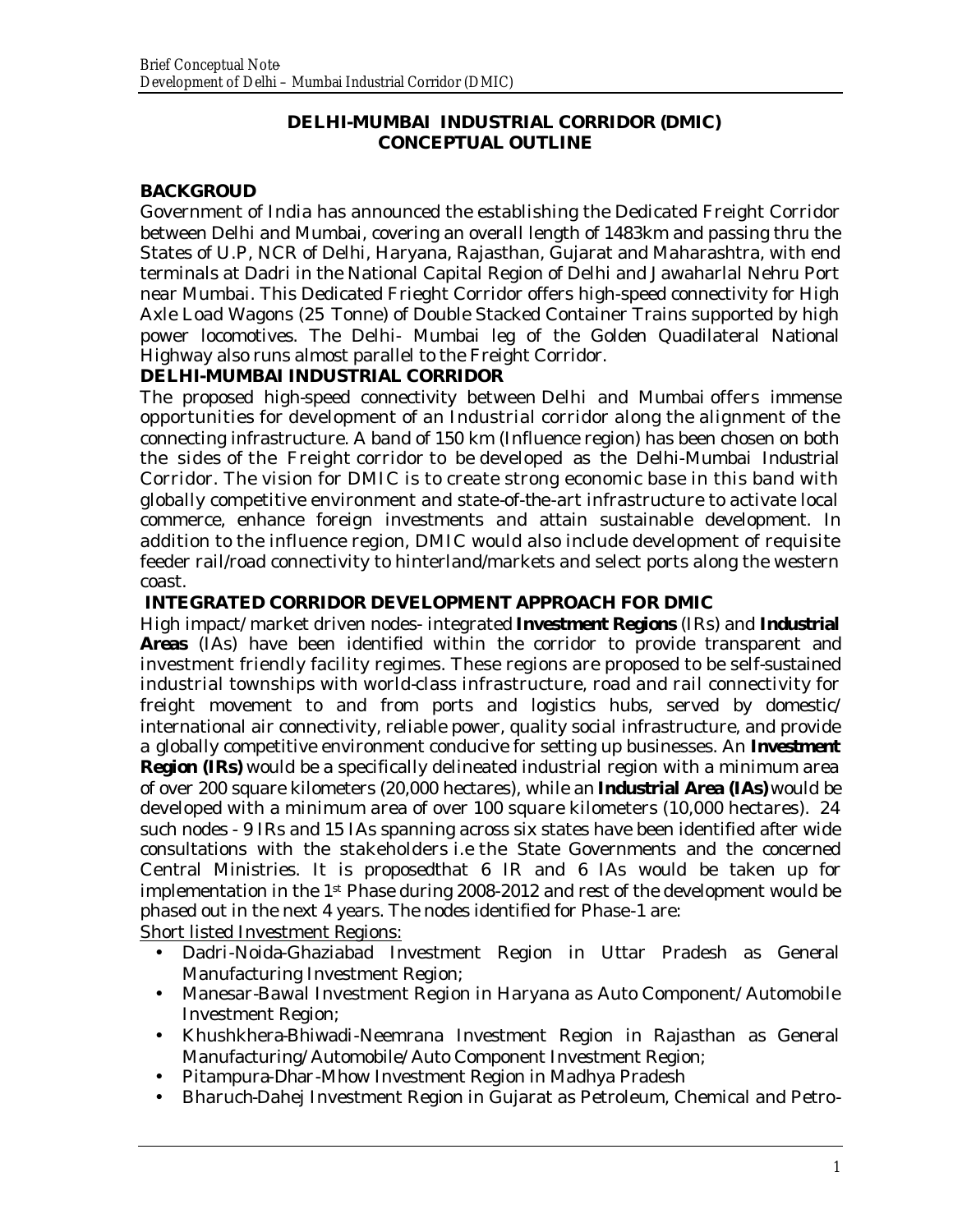Chemical Investment Region (PCPIR);

• Igatpuri-Nashik-Sinnar Investment Region in Maharashtra as General Manufacturing Investment Region;

Short listed Industrial Areas:

- Meerut-Muzaffarnagar Industrial Area in Uttar Pradesh, Engineering/ Manufacturing;
- Faridabad-Palwal Industrial Area in Haryana, Engineering & Manufacturing;
- Jaipur-Dausa Industrial Area in Rajasthan, Marble/Leather/Textile;
- Neemuch-Nayagaon Industrial Area in Madhya Prdaesh
- Vadodara-Ankleshwar Industrial Area in Gujarat, General Manufacturing;
- Industrial Area with Greenfield Port at Alewadi/ Dighi in Maharashtra, Greenfield Port Based

It is estimated that envisaged development of the Industrial Cooridor would involve development of industrial nodes with world-class infrastructure (power, roads, railways, airports and port infrastructure); reliable and uninterrupted power supply; enhanced road/rail connectivity between Ports, Hinterlands and Markets along with modernized airports.

## **ORGANIZATIONAL STRUCTURE & PROJECT IMPLEMENTATION FRAMEWORK:**

It is envisaged that a four-tier system, as institutional framework, would be set up for the implementation of DMIC. It constitutes:

- ß An Apex body, headed by the Finance Minister with concerned Central Ministers and Chief Ministers of respective DMIC States as Members for overall guidance, planning, and approvals;
- **A Corporate entity, Delhi Mubai Industrial Corridor Development Corporation** (DMICDC), specially envisaged to coordinate Project Development, Finance and Implementation, headed by a full time CMD and having representation from the central government, state governments and FIs;
- A State-level Coordination Entity/ Nodal Agency responsible for coordination between the DMICDC and various state government entities and the project implementing agencies/ special purpose vehicles.
- **Project specific SPVs who would actually implement the projects. These SPVs** can be owned by state Governments in terms of governance structure, Board of Directors etc. Some of these SPVs can also be formed by central/state governments and their agencies.

Implementation of DMIC involves DMICDC undertaking project development activity for various central government projects and also help in assisting state governments, wherever desired. DMICDC will be responsible for assisting state governments in raising finances on the basis of a sovereign guarantee. The corporate entity will have a shell structure with about INR 10 Crore as equity in which 49% could be contributed by GOI and the remaining by FIIs and other infrastructure organizations. DMICDC will also act as a pass through entity for specific projects and raise a Project Development Fund (PDF). It will be used as a Revolving Fund and would specifically be used for undertaking project development activities viz. identification of projects, preparation of feasibility reports, detailed project reports (DPRs) etc and its cost would be recovered from successful bidders. Implementing the specific projects. Creating a PDF will also ensure uninterrupted availability of funds for project preparatory activities. The designatories of respective State Governments and the DFC implementing agency could be represented as Directors on the Board of DMICDC. Looking at cost of various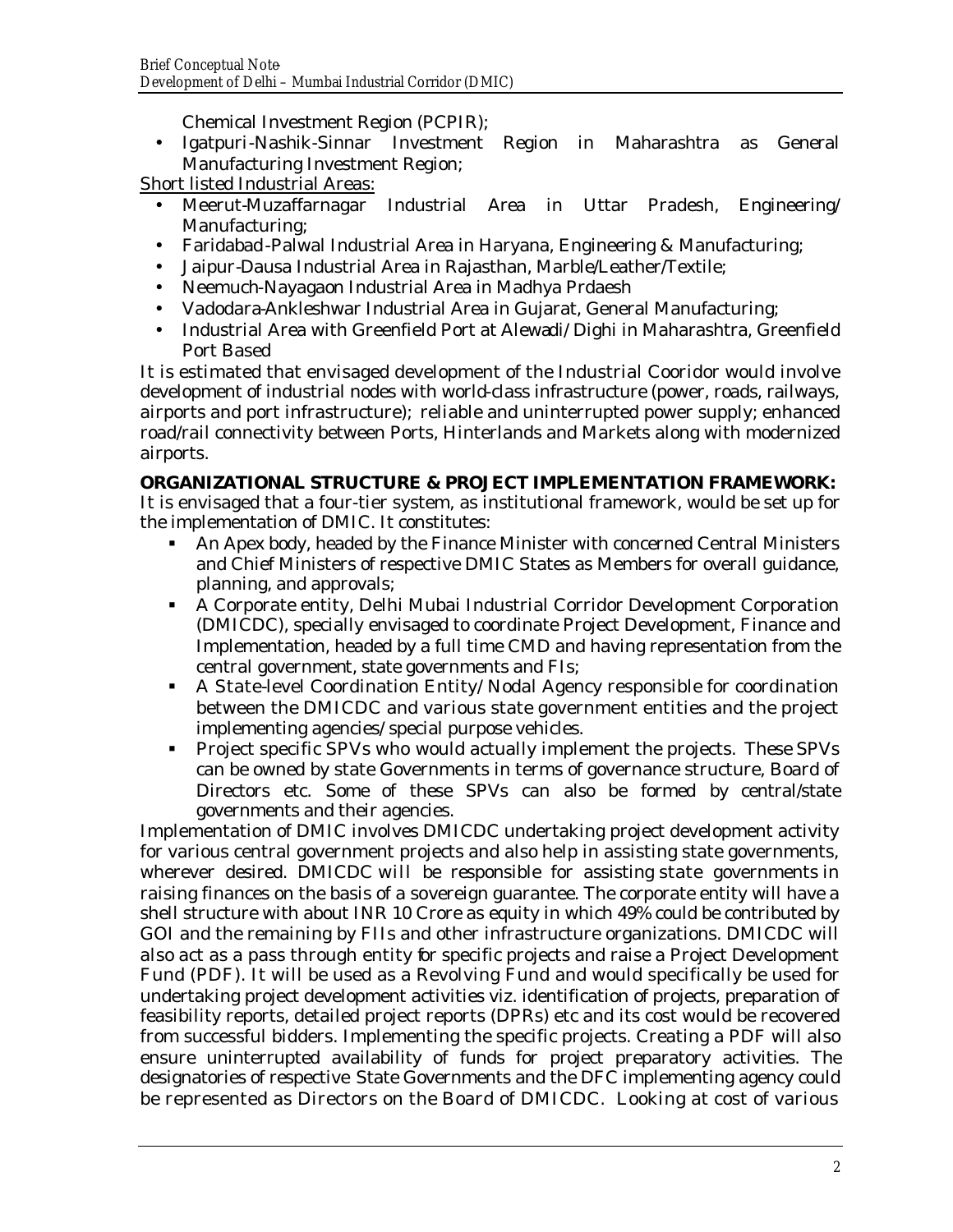projects likely to be implemented in Phase I and Phase II, it was estimated that US\$ 2 – 2.5 billion might be required for project preparation alone. Taking 10% of it as initial seed money, a reasonable size of project development fund would be US\$ 250 million.

To kick-start the entire process of project development, it is essential to undertake the Detail project Report along with master planning of nodes. Considering the importance of undertaking studies and meeting time lines and considering the fact that such resources from state government may take time to flow, GOI suggested that Japanese side might consider special dispensation towards contributing 50% of the initial requirement i.e. US\$ 125 million to PDF even if it might require deviations and special consideration in the existing arrangement of financing. It was, therefore, agreed that looking at the importance of the project, grant of an untied JBIC loan to DMICDC would be favorably considered by Japanese Government, which would like considering the need for building up partnership in the project from the very beginning.

It is envisaged that funding for DMIC project could be either through nodal agencies (budgetary/extra budgetary provisions) or through Viability Gap Funding/Long term soft loans extended to the Project SPVs. DMICDC would facilitate this process by using a sovereign guarantee provided by the Central government. Moreover, the SPVs could also borrow on their own balance sheets or project recourse basis.

#### **PROJECT TIMELINES & WAY FORWARD:**

Vice Minister, METI of Government of Japan and Secretary, DIPP are the Co-Chairmen of the Task Force, as per the MoU signed in December 2006. A Final Project Concept could be presented to both the Prime Ministers during Premier Abe's proposed visit to India in August 2007. After its formal approval by the two Governments, detailed report for the project with various components will need to be drawn up by December 2007, so that the implementation of DMIC begins in January 2008. The issue of appointing a Project Management Consultant (PMC) jointly by Government of India and Government of Japan was discussed in the Third Task Force Meeting, July 23, 2007. The Japanese side suggested that in view of need to maintain continuity, IL&FS, which has prepared the project concept report, should be appointed as the PMC.

**Map for Proposed Investment Regions and Industrial Areas in the DMIC Region**